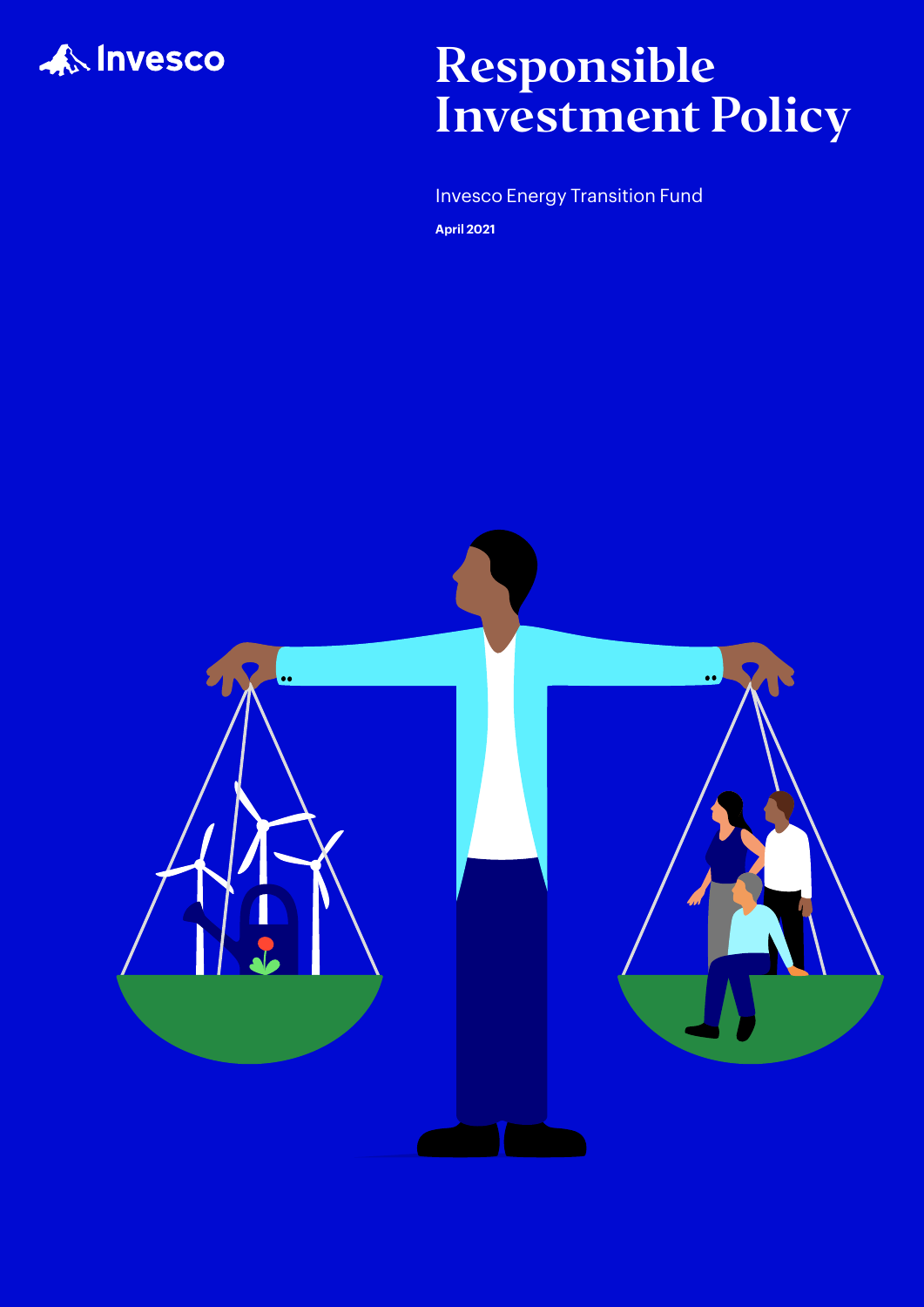# Executive Summary

The fund invests in companies which contribute positively to a transition to a low carbon economy or are developing solutions which enable the transition for the economy. Such "clean" or "enabling" companies are identified via a sophisticated Natural Language Process (NLP) technique which assesses the company's exposure towards these themes based on unstructured news data. The identification of companies via NLP focuses on two areas:

01 02

### **Clean energy theme**

Focus on the production and supply of clean energy including but not limited to renewable energy sources such as wind, solar, green hydrogen or tide. This includes companies providing the technology and the supply for clean energy production, sustainable energy storage as well as clean energy utilities and energy companies.

#### **Energy transition & efficiency theme**

While clean energy is an important enabler to transition to a low carbon economy, the fund additionally focuses on energy transition and efficiency management. This includes the areas such as low carbon technologies, smart grid and green mobility.

After the NLP process, further ESG criteria are applied to ensure that a company is not only positively exposed to transition themes in the news, but also fulfils defined ESG standards especially the "do not harm" principle. In a final portfolio construction step, the balance sheet quality and the price momentum of the companies is reviewed to create a financially sound portfolio. During this step, the process overweights companies that already have a positive contribution to low carbon transition based on a universal Energy Transition Score.

#### **Contents**

- **02** Executive Summary
- **03** [Holistic ESG consideration](#page-2-0)  [in the investment process](#page-2-0)
- **08** [Investment Process](#page-7-0)
- **09** [Fund Facts](#page-8-0)



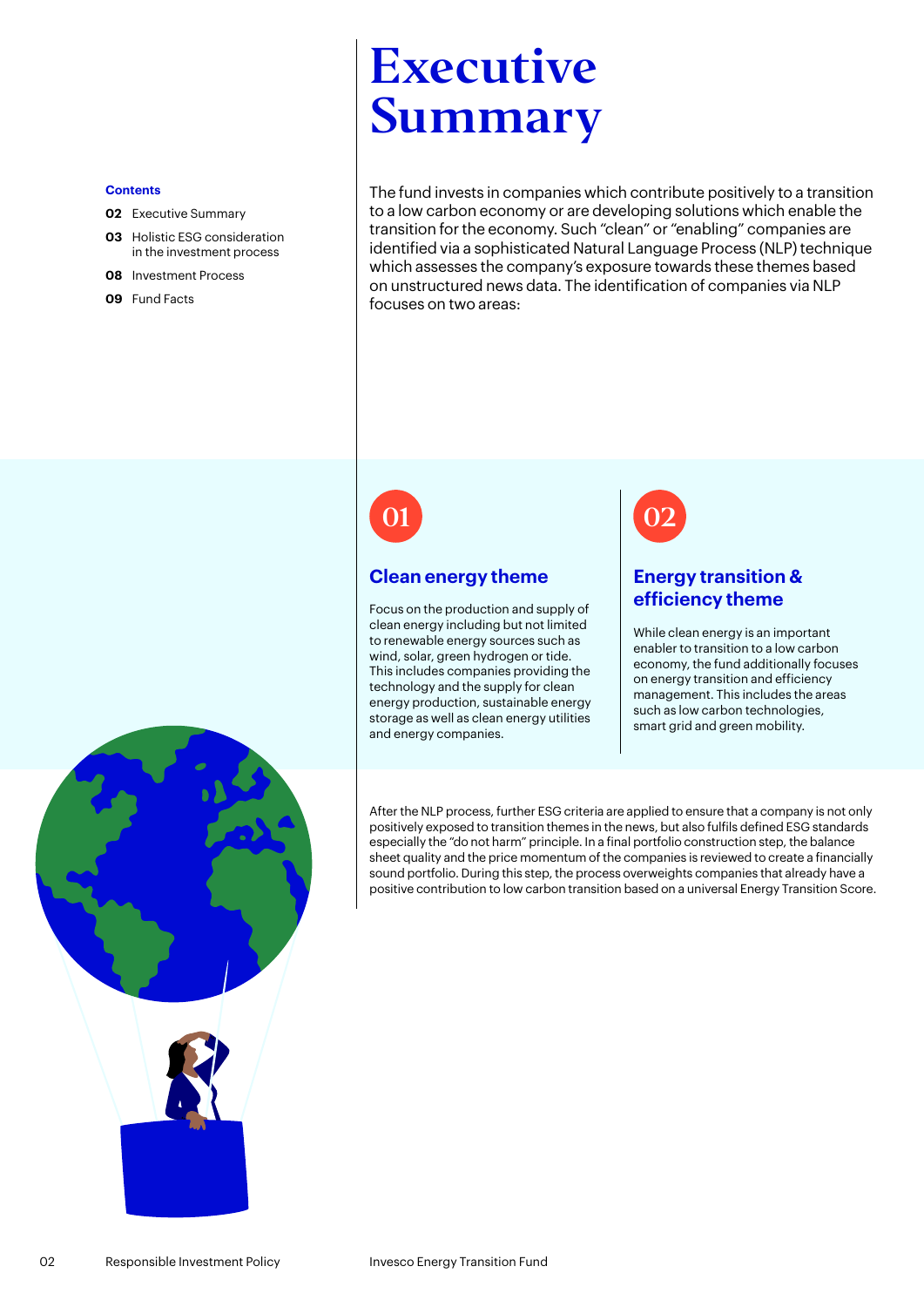<span id="page-2-0"></span>Invesco Quantitative Strategies (IQS) follows a fully integrated ESG (environmental, social, governance) investment process which is built on a longstanding experience in customized ESG solutions, active engagement with companies and the Invesco proxy voting approach.

The team considers explicit and implicit key ESG aspects in their multi factor optimization process on a single stock, portfolio, and risk management level.

Besides incorporating proprietary aspects of governance within the Quality factor, all portfolios implement a dedicated ESG exposure control during portfolio construction and an adverse ESG momentum measure to restrict companies which face weak ESG scores and significant ESG downgrades, respectively.

Beyond a broad-based integration across all portfolios, a carbon control can be applied during portfolio construction to obtain a better overall carbon footprint in comparison to an underlying benchmark or investment universe.

Additional customized ESG criteria in form of best-in-class and controversy monitoring can be implemented to meet client specific ESG requirements, as well as internationally recognized norms, conventions and renowned ESG quality labels.

#### **Holistic ESG consideration in our investment process**

#### **Integrating key aspects of ESG**

We consider ESG at several layers in our investment process:

- Standardized explicit and implicit incorporation of ESG key aspects into our investment process
- Active dialog with companies and investor-driven proxy voting using Invesco's proprietary Proxy Voting Platform
- Offering optionality to implement additional, customized ESG criteria



Source: Invesco. For illustrative purposes only.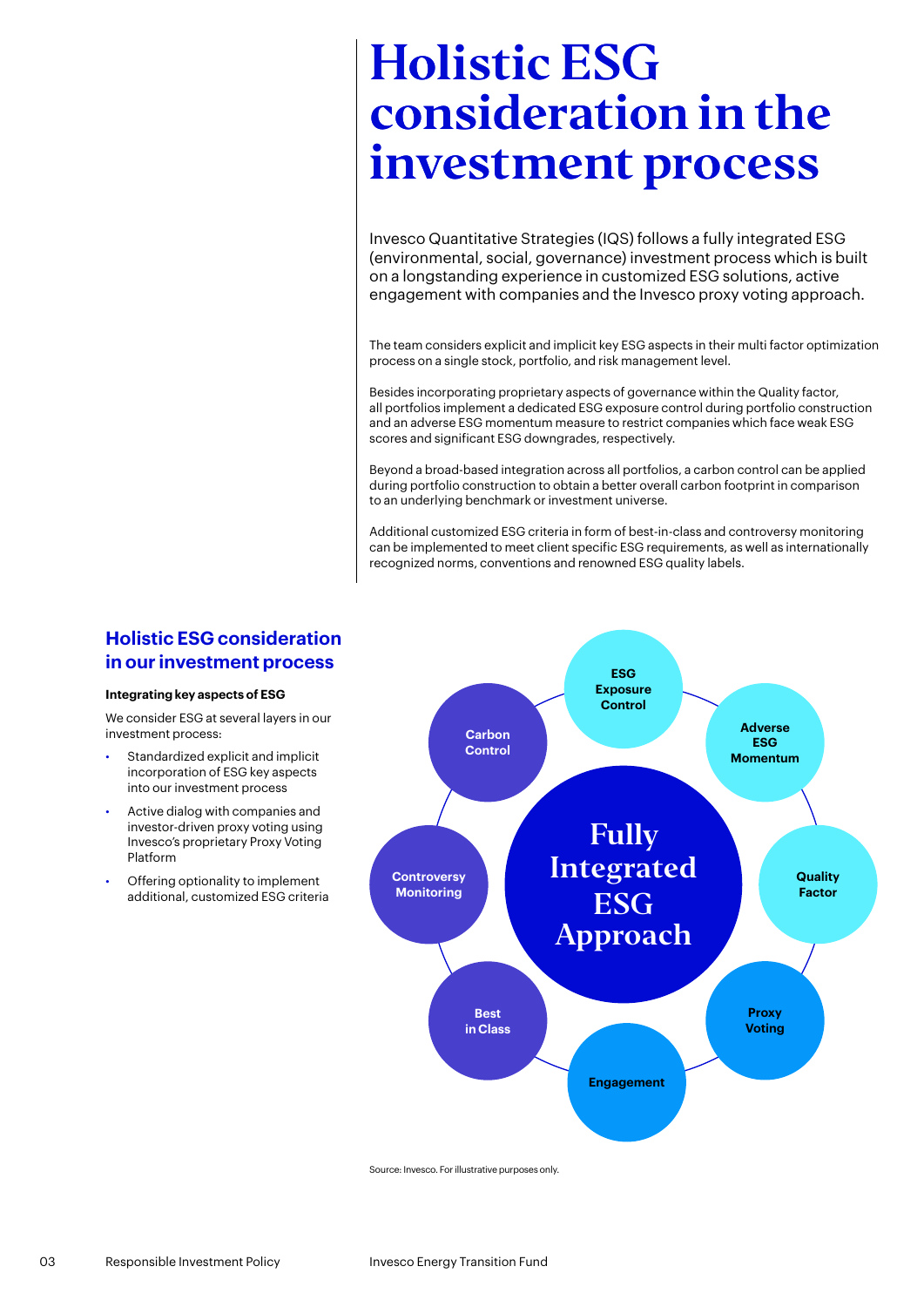The IQS team's investment process is controlling for financial criteria such as the quality of a firm. The team has identified that some signals within the Quality factor show positive correlation to governance factors. These Quality signals prefer companies with a high balance sheet quality which, for example, buy back shares and do not show disproportionate balance sheet growth. Governance factors also prefer companies in which management acts in the interests of shareholders and does not pursue unprofitable business projects.

Besides the implicit integration via the Quality factor, the team also explicitly uses its measures Adverse ESG momentum and ESG exposure control. The team uses these measures to manage the risks which are associated with weakly scoring companies or portfolios.

For the Adverse ESG Momentum, the investment universe is daily screened for significant ESG downgrades. The team's research has shown that companies that experienced severe downgrades tend to underperform their peers in the following months. Therefore, the investment in companies which suffered severe downgrades would be restricted.

Additionally, the team uses the ESG Exposure Control. During the regular rebalancing the ESG exposure of the equity portfolio is managed against the exposure of the fund's equity benchmark, hence the MSCI All Country World. The team targets an exposure that is approximately at or above benchmark level. The key point is guarding against a risk that historically has been small but is expected to be material in the future.

### **Customised ESG Definition of ESG Policy for Equities**

In addition to the standard ESG integration, IQS implements further individual ESG requirements in numerous respects:

#### **ESG screening for equities**

Environmental, social and governance focus

- Flexible use through an individual definition of over 250 ESG criteria
- Global universe of over 6,000 companies



Source: Invesco. For illustrative purposes only.

The team's research has shown that companies that experienced severe downgrades tend to underperform their peers in the following months

In the Invesco Energy Transition Fund, the ESG focus includes exclusions and negative criteria.

#### **Exclusion and negative criteria**

By applying these criteria, companies, sectors or countries are excluded from the investment universe which fail to fulfil certain ESG criteria or that violate certain international norms and standards according to the definitions of the International Labour Organisation (ILO), the OECD or the United Nations.

Using the Datalab provided by Vigeo Eiris, the investment team is able to define a set of ESG criteria. Exclusion criteria and negative criteria can be used to eliminate companies that fail to meet certain ESG criteria, whilst positive criteria, can be used to identify companies, which are particularly characterised by sustainable economic development activities, positive products or processes.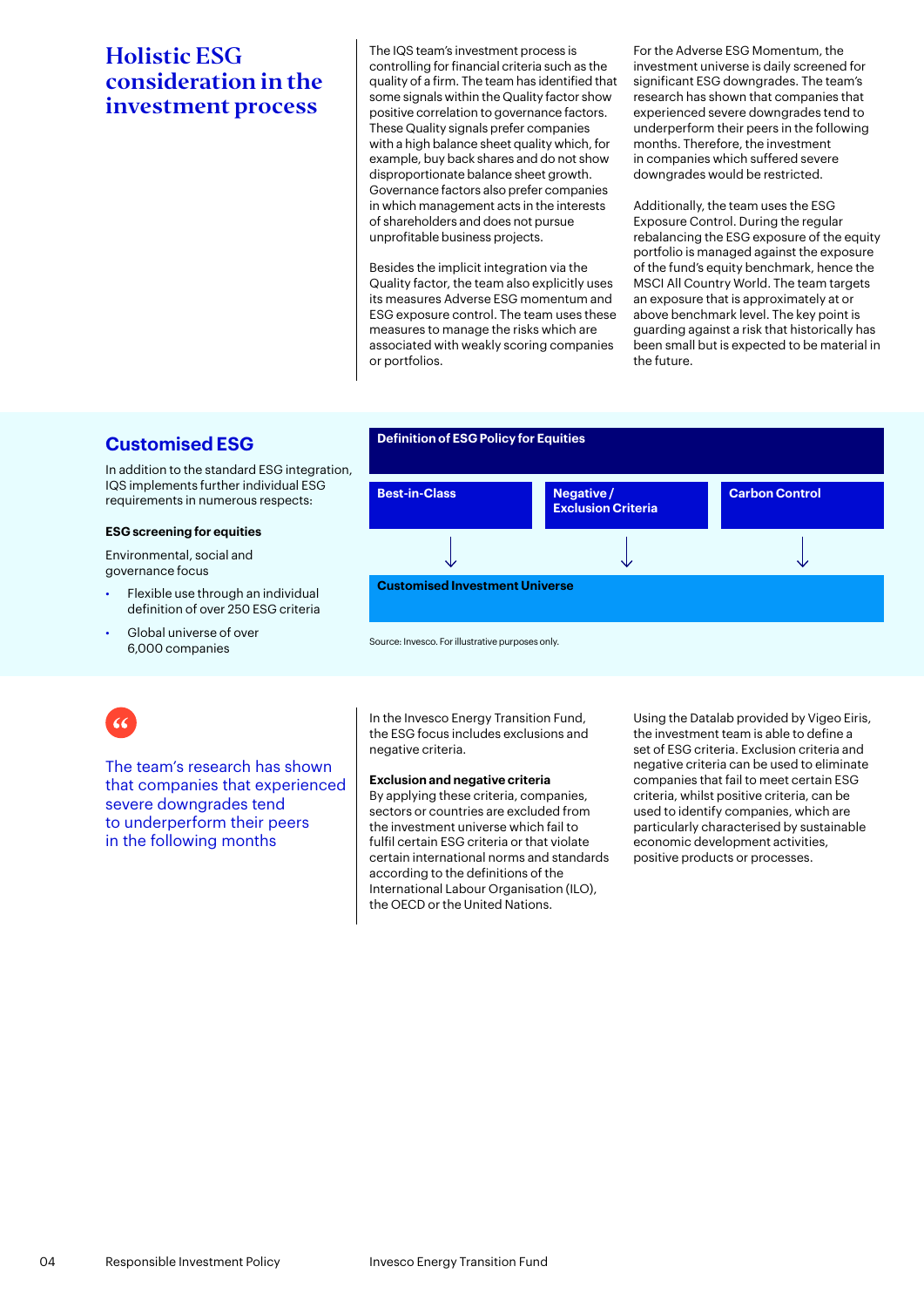The Invesco Energy Transition Fund uses the following exclusion criteria:

|                                    | <b>Controversial Activities</b>                                                                                                                                                         | <b>Excluded if</b>                        |
|------------------------------------|-----------------------------------------------------------------------------------------------------------------------------------------------------------------------------------------|-------------------------------------------|
| Coal                               | Turnover derived from thermal coal mining                                                                                                                                               | $> = 10%$                                 |
|                                    | Turnover derived from burning coal<br>for power generation                                                                                                                              | $> = 10%$                                 |
|                                    | Proportion in electricity generation<br>fuel mix from coal                                                                                                                              | >=10%                                     |
| <b>Unconventional</b><br>oil & gas | Revenues that comes from projects or the<br>extraction of tar sands and oil shale, as well<br>as the proportion of reserves in tar sands or<br>oil shale                                | 0%                                        |
|                                    | Involvement in fracking activities                                                                                                                                                      | Yes                                       |
|                                    | Involvement in arctic drilling activities                                                                                                                                               | Yes                                       |
| <b>Fossil fuel</b><br>industry     | Revenues are derived from fossil fuel<br>industries                                                                                                                                     | >=10%                                     |
| <b>Environmental</b><br>strategy   | Company's commitment to define clear<br>objectives and appropriate measures to<br>ensure management of the environmental<br>impacts of products and services                            | insufficient<br>environmental<br>strategy |
| <b>Chemicals</b><br>of concern     | Production of restricted chemicals                                                                                                                                                      | О%                                        |
| <b>Bio-diversity</b>               | Controversies in the field of<br>endangering biodiversity                                                                                                                               | Yes                                       |
| <b>Pollution</b>                   | Controversies in the field of preventing<br>and managing of accidental pollution<br>or soil pollution                                                                                   | Yes                                       |
| Water                              | Controversies in the field of protecting<br>water resources                                                                                                                             | Yes                                       |
| Waste<br>Management                | Controversies in the field<br>of waste management                                                                                                                                       | Yes                                       |
| Community<br>involvement           | Controversies in the field of community<br>involvement (including e.g. impact<br>of operations on the local economy,<br>responsible tax strategy, transfer of<br>technology and skills) | Yes                                       |
| <b>Nuclear</b><br>power            | Turnover from nuclear power                                                                                                                                                             | >=5%                                      |
|                                    | Proportion in electricity generation fuel mix<br>from nuclear power                                                                                                                     | >=5%                                      |
| <b>Civilian</b><br><b>Firearms</b> | Manufacture or sale of civilian firearms<br>or related products                                                                                                                         | $> = 10%$                                 |
|                                    | Manufacture of civilian firearms<br>or related products                                                                                                                                 | $> = 5\%$                                 |
| Military                           | Sales that are related to military sales<br>including key parts or services for<br>conventional weapons                                                                                 | >= 5%                                     |
|                                    | Controversial weapons & financing of cluster<br>munition or anti-personnel landmines                                                                                                    | 0%                                        |
| <b>Tobacco</b>                     | Turnover from production and distribution                                                                                                                                               | $> = 10%$                                 |
|                                    | Turnover from production                                                                                                                                                                | >=5%                                      |
| <b>UN Global</b><br>Compact        | Fail to pass the global compact screening                                                                                                                                               | Yes                                       |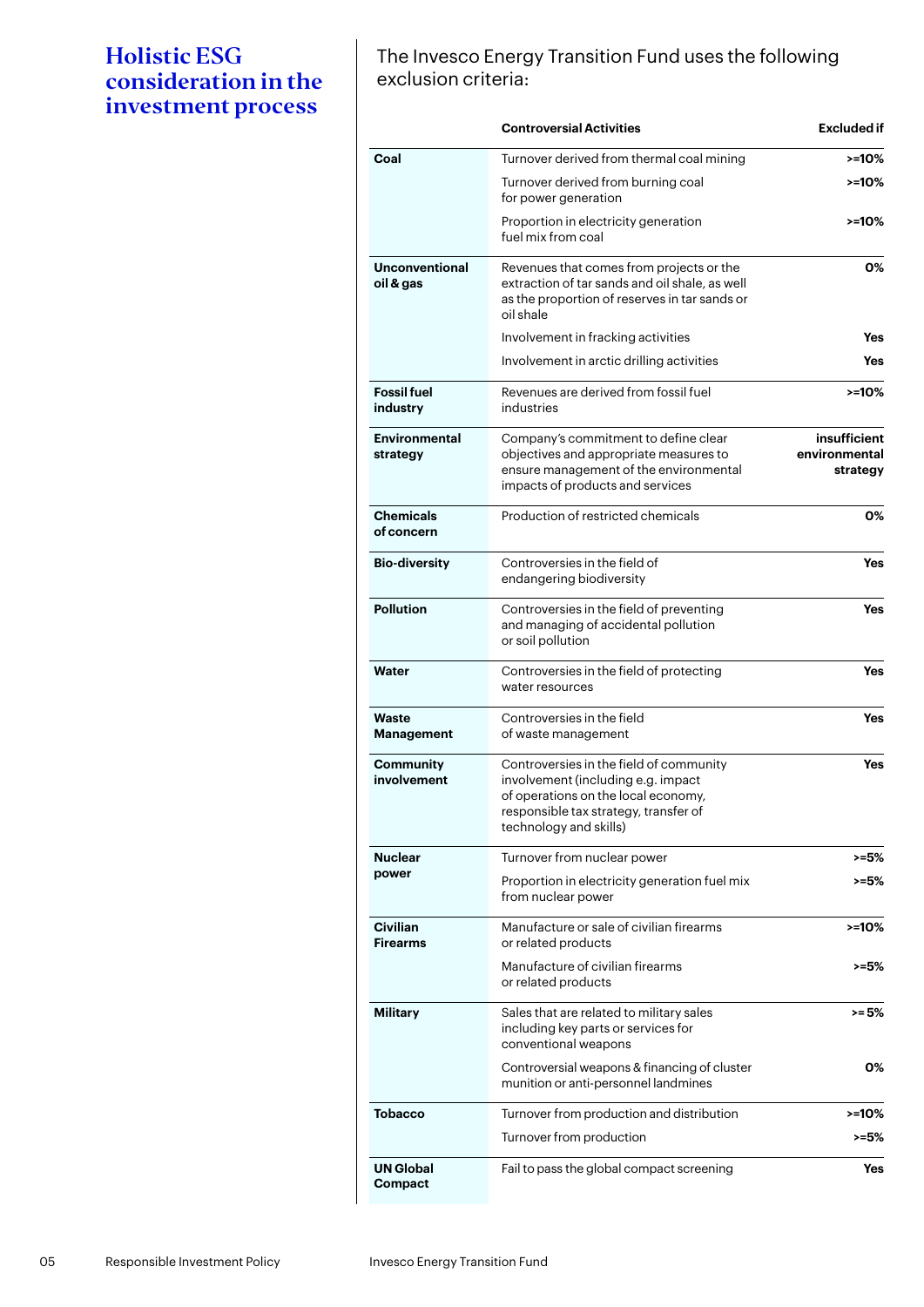In addition to the exclusion and negative criteria, the Investment Manager will also use screening to identify issuers with sufficient practice and standards in terms of energy transition for inclusion in the Fund's universe, as measured by their ratings relative to their peers. For this positive screening approach, the Invesco Quantitative Strategies Team

uses the Energy Transition score from Vigeo Eiris, as well as other overall environmental and ESG scores. The Energy Transition score seeks to inform on a company's strategic approach to reducing their emissions and to adapt their business model to address the risks and opportunities tied to the transition to a low carbon economy.



in the Invesco Group as this reflects the relationship and dialogue that active managers within the group have with investee companies

## **Proxy Voting**

Invesco's Proxy Voting approach is governed by the Global Proxy Voting Policy , which is premised on respecting the fund manager's freedom to vote in what they believe is the best interests of the investors in the relevant fund or portfolio in order to achieve positive outcomes for clients.

To this effect, Invesco maintains a proprietary global proxy administration platform, known as the "fund manager portal". The platform streamlines the proxy voting and ballot reconciliation processes, as well as related functions, such as share blocking and managing conflicts of interest issuers. This enables fund managers to vote in an efficient manner, increase transparency, share knowledge and effectively influence corporate practices and behaviours.



Source: Invesco. For illustrative purposes only.

IQS adopts and applies a dedicated ESG voting policy across managed funds, portfolios and mandates. Besides the support of shareholder proposals through Invesco's proprietary Fund Manager Portal, specific voting decisions on the following ESG topics are taken if applicable:

- Gender Pay Gap Proposals,
- Political contribution disclosure/political lobbying
- Disclosure/political activities and action data security
- Privacy and internet issues
- Report on Climate Change/climate change action and
- Gender Diversity on public boards.

Where none of the ESG topics listed above are affected, IQS will generally follow the voting decision taken by the biggest active equity holder ("Majority Voting") in the Invesco Group as this reflects the relationship and dialogue that active managers within the group have with investee companies. In this manner, we also seek to leverage the active-equity expertise and comprehensive proxy voting reviews conducted by teams employing active-equity strategies, which typically incorporate analysis of proxy issues as a core component of the investment process.

Where there is no active equity holder in the Invesco group, IQS will usually follow the ISS recommendation, subject to the engagement approach outlined above.



<sup>1</sup> [https://www.invesco.com/corporate/dam/jcr:472ccfeb-b3cc-411e-9996]( https://www.invesco.com/corporate/dam/jcr:472ccfeb-b3cc-411e-9996-afd238caa7ad/Invesco-Global-Proxy-Policy-Statement-June-2019.pdf) [afd238caa7ad/Invesco-Global-Proxy-Policy-Statement-June-2019.pdf]( https://www.invesco.com/corporate/dam/jcr:472ccfeb-b3cc-411e-9996-afd238caa7ad/Invesco-Global-Proxy-Policy-Statement-June-2019.pdf)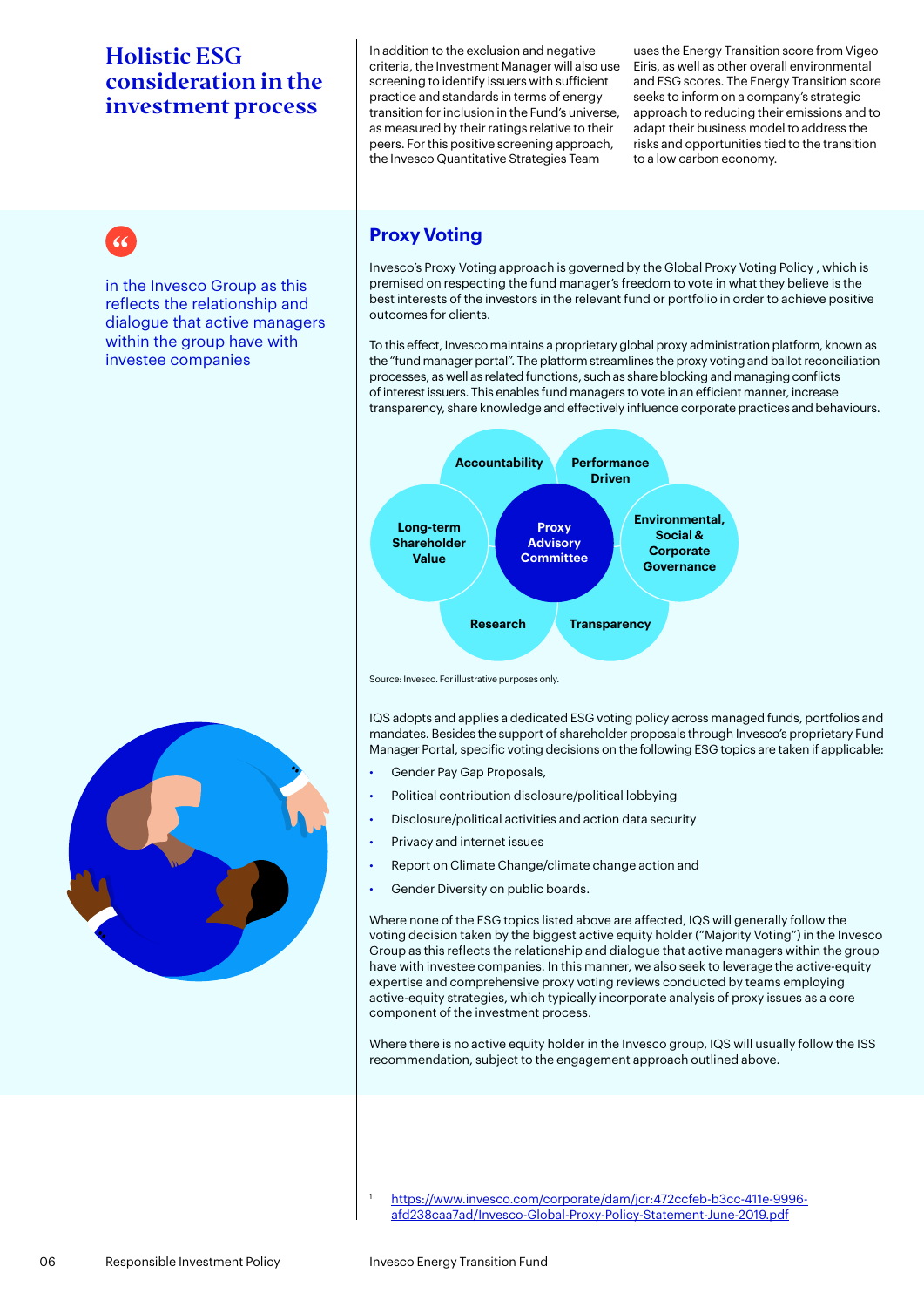#### **Engagement**

IQS enters regularly into dialogue with carefully selected target companies via the Global Engagement Service of Vigeo Eiris. The potential target companies are selected by IQS and a final selection of the companies to be engaged with is then agreed with Vigeo Eiris. In general, the team look to engage on topics related to the IQS Priority ESG Themes, which are Climate Change, Human Rights, Supply Chain Management, Water and Bribery/ Corruption.

IQS selects investee companies which are at a size and stage making them likely to be influenceable. The objective is to identify weaknesses in the company's sustainability management and discuss these with management to enable the companies to achieve a better ESG performance in the medium to long term. Discussions can take place via telephone calls, personal meetings and written communication. Engagements are followed through over a period of years where necessary.

IQS' engagement priorities can be differentiated between the following two methods:

- 1. Theme-based engagement, which aims to encourage companies to expose and reduce systemic risks in areas such as bribery reporting; climate change; human rights management systems; supply chain labour policy and water scarcity.
- 2. Controversy-led engagement, which aims to prompt companies to observe internationally-recognised standards and conventions and correspondingly improve their company guidelines.

#### **Engagement – direct dialogue with companies**

#### **Global Engagement Service**

- Engagement with up to 30 companies a year
- Pooling of interest of different asset managers



Vigeo Eiris undertakes a detailed assessment of the themes for each company that the IQS team has selected. This is based upon a long established and rigorous methodology and involves assessing the level of risk that a company is exposed to in any one area and then analysing how the company mitigates these risks.

IQS also leverages on the firm-level engagement and actively supports the Climate Action 100+ initiative.

The potential target companies are selected by IQS and a final selection of the companies to be engaged with is then agreed with Vigeo Eiris. In general, the team look to engage on topics related to the IQS Priority ESG Themes, which are Climate Change, Human Rights, Supply Chain Management, Water and Bribery/Corruption.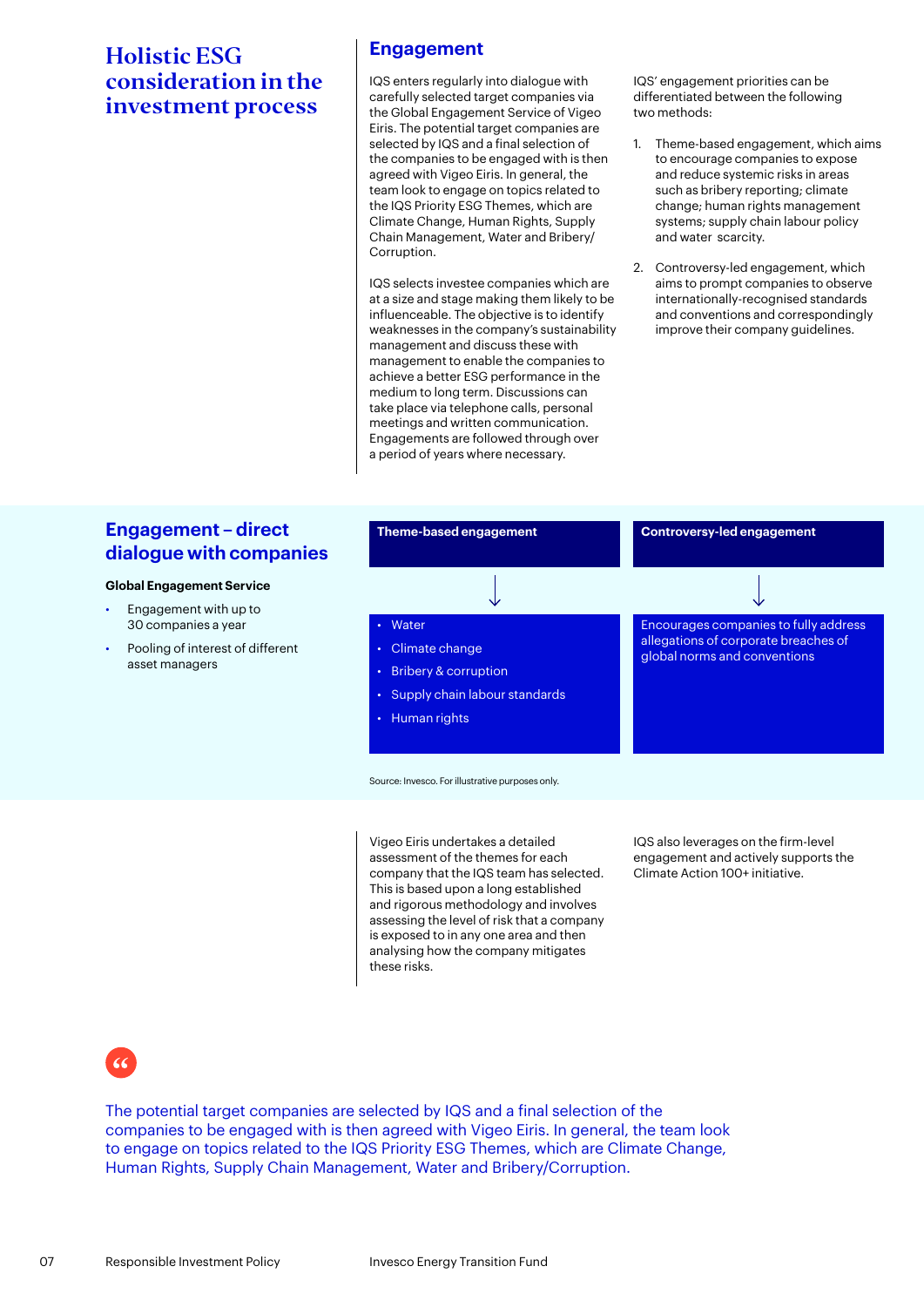<span id="page-7-0"></span>

#### **Theme identification & dictionary creation**

Focus on the production and supply of clean energy including but not limited to renewable energy sources such as wind, solar, green hydrogen or tide. This includes companies providing the technology and the supply for clean energy production, sustainable energy storage as well as clean energy utilities and energy companies.

# Investment Process

The fund enables the investor to build up exposure to the topic **Energy Transition**. The fund invests in the thematic areas of "Clean Energy" as well as "Energy Transition & Efficiency". These topics are subject to constant development and undergo enormous progress driven by research from academia and companies.

## 01 02

#### **Systematic investment process to build up the theme exposure in a responsible manner**

After the creation of the thematic dictionaries, the IQS team uses NLP tools to analyze the Ravenpack news data package. The NLP identifies companies which show news exposure to the defined transition themes. These themes include among others energy efficiency, energy transition, green mobility, clean energy production (solar, wind, other renewable sources) as well as energy storage. The news hits are set in relation to the overall news volume of a company to identify the importance of the theme for a firm. Subsequently, the team creates a proprietary aggregated thematic score, the NLP transition score. Companies with sufficient thematic exposure and characteristics are eligible for inclusion and this score serves as a starting point for the portfolio construction in the final step.

In the second step, the team reviews the compliance with the ESG criteria of the fund. Companies which show low energy transition, environmental and ESG scores or show business involvements in defined controversial activities and adverse impacts, and which do not meet minimum ESG and environmental safeguards (as listed in section 2 of this policy) will be excluded from the theme portfolio independent of their NLP transition score. Furthermore, the team applies an UN Global Compact screening to avoid investment in companies which fail to adhere to the norm's 10 principles.

Finally, the IQS team constructs the portfolio using their proprietary NLP transition score as anchor for the portfolio weighting process. Additionally, the holdings are reweighted using an Energy Transition Score. The Energy Transition Score is a measure for a company's ability to transition to a low carbon economy based on current results and the strategy. The process is designed to overweight companies which show a higher Energy Transition Score, while it reduces the weight of firms which score low on this metric. Within this step the team is also controlling for factor criteria such as quality and price momentum to avoid being the investment in very low quality and strongly declining companies.

Furthermore, the portfolio construction process is subject to diversification constraints to limit the exposure to a single issuer. Derivatives, which are utilized to gain exposure to capital markets have to fulfill the ESG criteria on a constituent's level. This includes derivatives used for efficient portfolio management.

| <b>Energy Transition:</b><br><b>Natural Language Process</b>                                                                                      | <b>ESG Filters</b>                                                                                                                                                                                        | <b>Portfolio Construction</b>                                                                                                                                                              |                                                        |
|---------------------------------------------------------------------------------------------------------------------------------------------------|-----------------------------------------------------------------------------------------------------------------------------------------------------------------------------------------------------------|--------------------------------------------------------------------------------------------------------------------------------------------------------------------------------------------|--------------------------------------------------------|
| Identification of company's theme<br>exposure based on<br>• News frequency for each topic<br>Aggregated news score<br><b>NLP transition score</b> | • Application of minimum<br><b>ESG &amp; environmental</b><br>safeguards<br>• Exclusion of controversial<br>activities using social and<br>environmental criteria<br>• Screening for UN<br>Global Compact | • Positive reweighting using<br>the Energy Transition Score<br>• Controlling for financial<br>criteria such as quality<br>or price momentum<br>Application of<br>diversification parameter | <b>Energy</b><br><b>Transition</b><br><b>Portfolio</b> |